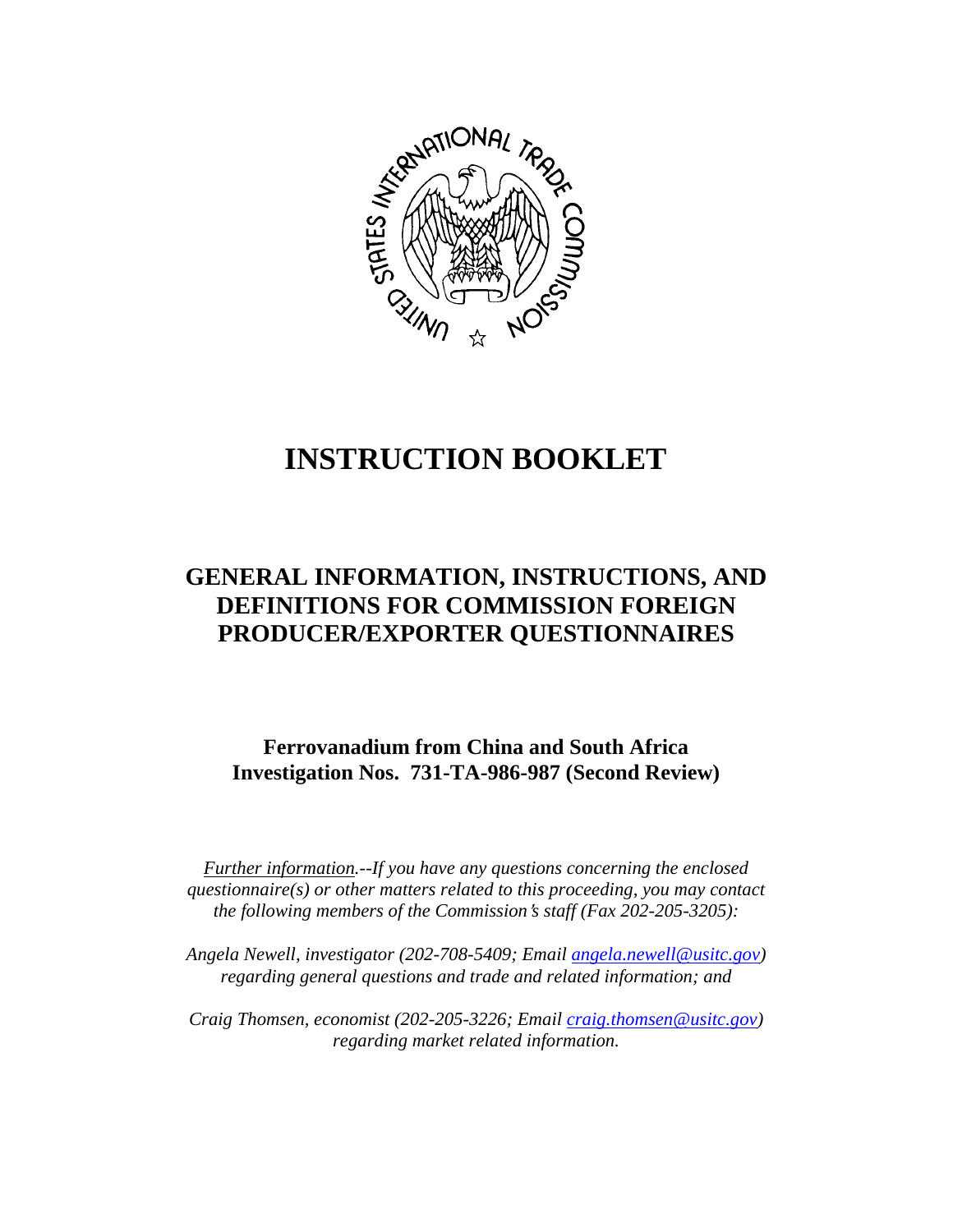#### **GENERAL INFORMATION**

*Background.*-- On January 28, 2003, the Department of Commerce issued antidumping duty orders on imports of ferrovanadium from China and South Africa (68 FR 4168 and 4169). Following first five-year reviews of the orders, Commerce issued continuation orders on December 19, 2008 (73 FR 77609). On November 1, 2013, the Commission instituted second five-year reviews pursuant to section 751(c) of the Tariff Act of 1930 (19 U.S.C. § 1675(c)) (the Act) to determine whether revocation of the orders would be likely to lead to continuation or recurrence of material injury to the domestic industry within a reasonably foreseeable time (78 FR 65706). Each order for which the Commission and Commerce make affirmative determinations will remain in place. If the Commission or Commerce makes a negative determination on a particular order, the Department of Commerce will revoke that order.

Questionnaires and other information pertinent to this proceeding are available at **http://www.usitc.gov/trade\_remedy/731\_ad\_701\_cvd/investigations/2014/ferrovanadium/re viewphase.htm**. Please direct questions regarding the questionnaire and correspondence to Angela Newell (angela.newell@usitc.gov, 202-708-5409) at the U.S. International Trade Commission, 500 E Street, SW, Washington, D.C. 20436. Correspondence may be sent to the above address or via FAX to 202-205-3205. Hearing-impaired individuals can obtain information regarding this proceeding via the Commission's TDD terminal (202-205-1810).

*Due date of questionnaire(s)*.--Please submit the completed questionnaire(s) to the United States International Trade Commission so as to be received by no later than **September 19, 2014**. Because Commission staff might contact you with questions during the course of the proceeding, save the final version of the document(s) and retain all files and worksheets associated with the completed questionnaire(s). Please also retain a copy of any paper original document that you submit.

*Service of questionnaire response(s).*--In the event that your firm is a party to this proceeding, you are required to serve a copy of the questionnaire(s), once completed, on parties to the proceeding that are subject to administrative protective order (see 19 CFR  $\S 207.7$ ). A list of such parties is maintained by the Commission's Secretary and may be obtained by calling 202-205-1803. A certificate of service must accompany the copy of the completed questionnaire(s) you submit (see 19 CFR § 207.7).

*Confidentiality*.--The commercial and financial data furnished in response to the enclosed questionnaire(s) that reveal the individual operations of your firm will be treated as confidential by the Commission to the extent that such data are not otherwise available to the public and will not be disclosed except as may be required by law (see 19 U.S.C. § 1677f). Such confidential information will not be published in a manner that will reveal the individual operations of your firm; however, general characterizations of numerical business proprietary information (such as discussion of trends) will be treated as confidential business information only at the request of the submitter for good cause shown.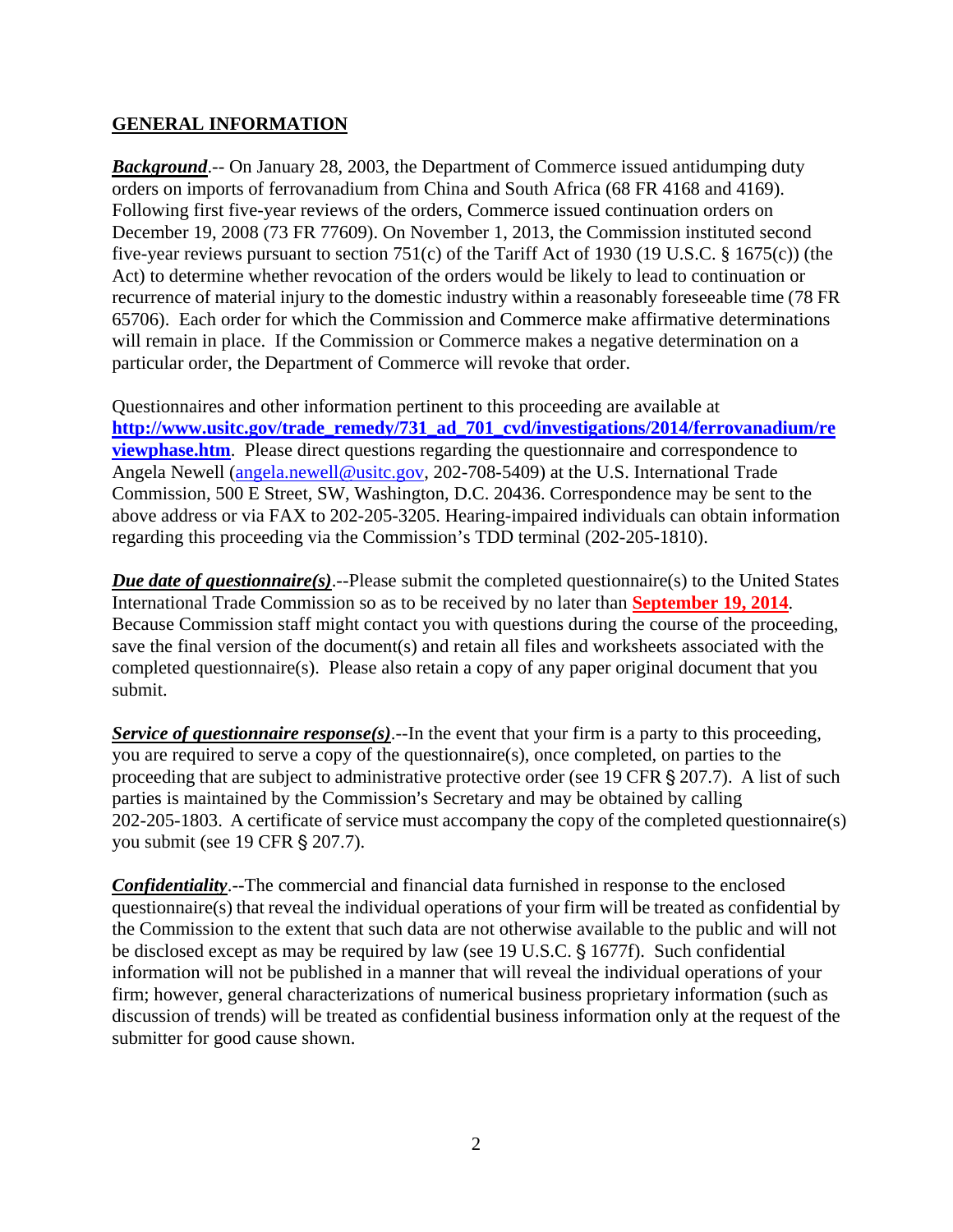### **GENERAL INFORMATION--***Continued*

*Verification***.--The information submitted in the enclosed questionnaire(s) is subject to audit and verification by the Commission. To facilitate possible verification of data, please keep all your files, worksheets, and supporting documents used in the preparation of the questionnaire response(s).**

*Release of information*.--The information provided by your firm in response to the questionnaire(s), as well as any other business proprietary information submitted by your firm to the Commission in connection with the proceeding, may become subject to, and released under, the administrative protective order provisions of the Tariff Act of 1930 (19 U.S.C. §1677f) and section 207.7 of the Commission's Rules of Practice and Procedure (19 CFR §207.7). This means that certain lawyers and other authorized individuals may temporarily be given access to the information for use in connection with this proceeding or other import-injury proceedings conducted by the Commission on the same or similar merchandise; those individuals would be subject to severe penalties if the information were divulged to unauthorized individuals.

# **INSTRUCTIONS**

*Answer all questions*.-- Do not leave any question or section blank unless a questionnaire expressly directs you to skip over certain questions or sections. If the answer to any question is zero or "none", enter the number zero or "none". **If information is not readily available from your records in exactly the form requested, furnish carefully prepared estimates.** Answers to questions and any necessary comments or explanations should be entered in the space provided or in a separate MS Word document submitted along with the questionnaire(s). If your firm is completing more than one questionnaire in connection with this proceeding (i.e., a producer, importer, purchaser, and/or foreign producer questionnaire), you need not respond to duplicated questions in the questionnaires.

*Consolidate all establishments in each subject country*.--Report the requested data for your establishment(s) located in each of the subject countries. **Firms operating more than one establishment should combine the data for all establishments into a single report.** 

*Electronic completion***.-- Please electronically enter your responses into the Commission provided MS Word document**. The MS Word versions of all the questionnaires in this proceeding are available online at the ITC web page or may be obtained directly from the Commission's Investigator, Angela Newell (angela.newell@usitc.gov, or 202-708-5409).

*Electronic submission***.--** Responding firms should submit their questionnaire responses electronically in MS Word format. The submission of questionnaire responses in the MS Word format allows the Commission to electronically extract data from questionnaires and thus, compile, assess, and analyze submitted data more efficiently and promptly. Furthermore, the electronic submission of questionnaires completed in MS Word facilitates the Commission's ability to produce documents that comply with Section 508 of the Rehabilitation Act of 1973. There are three electronic submissions options detailed below.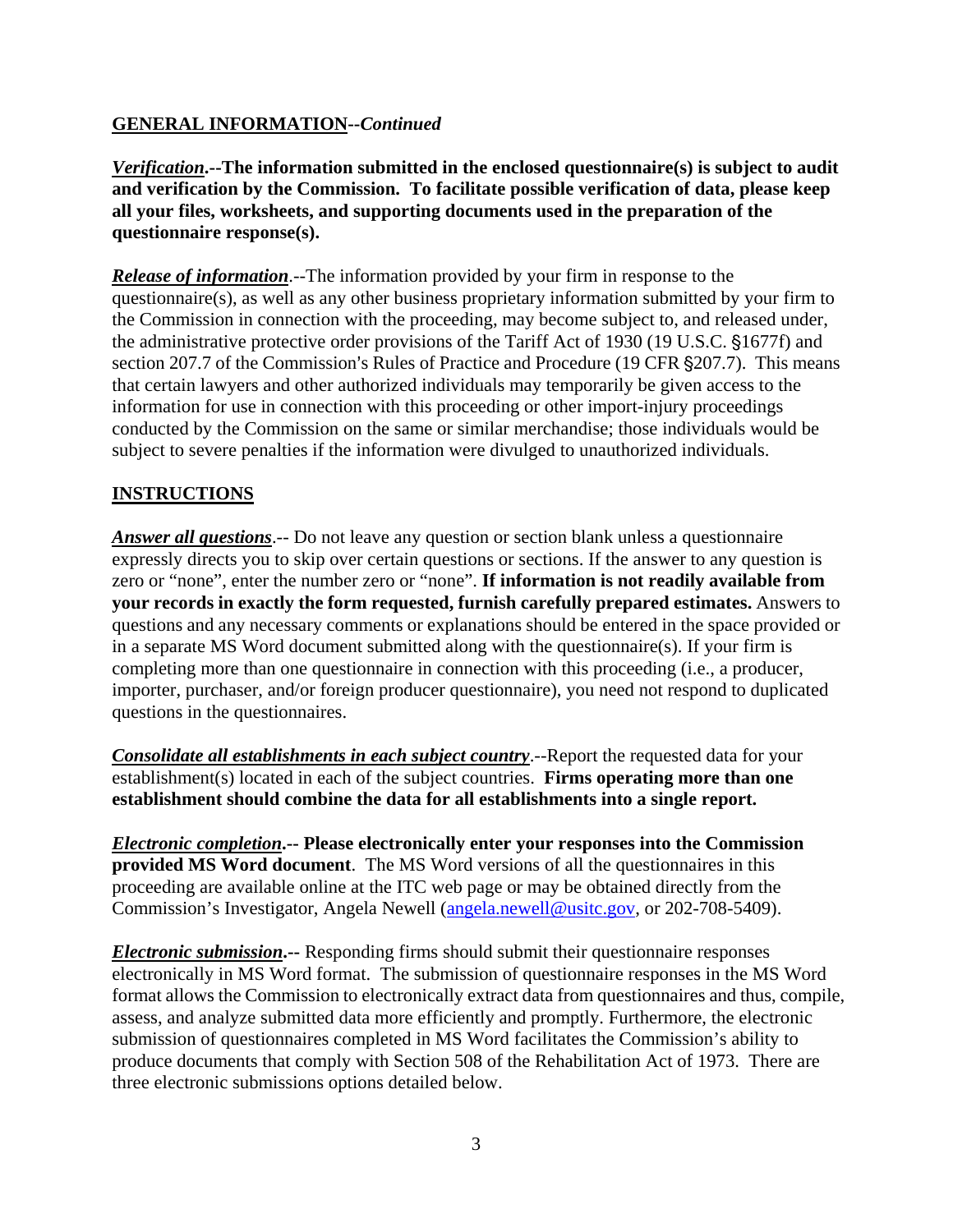#### **INSTRUCTIONS--***Continued*

#### **OPTIONS FOR FILING**

This questionnaire is available as a "fillable" form in MS Word format on the Commission's website at **http://www.usitc.gov/trade\_remedy/731\_ad\_701\_cvd/investigations/2014/ferr ovanadium/reviewphase.htm**. *Please do not attempt to modify the format or permissions of the questionnaire document*. Please complete the questionnaire and submit it electronically using one of the methods noted below. If your firm is unable to complete the MS Word questionnaire or cannot use one of the electronic methods of submission, please contact the Commission for further instructions.

**• Upload via Secure Drop Box.**—Upload the completed questionnaire in MS Word format along with a scanned copy of the signed certification page (page 1) through the Commission's secure upload facility:

*Web address*: https://dropbox.usitc.gov/oinv/ *Pin*: **FeV**

**• E-mail**.—E-mail your questionnaire to the investigator identified on page 1 of the Instruction Booklet; include a scanned copy of the signed certification page (page 1). Type the following in the e-mail subject line: BPI Questionnaire, **INV. NOS. 731-TA-986-987 (Second Review)**. *Please note that submitting your questionnaire by e-mail may subject your firm's business proprietary information to transmission over an unsecure environment and to possible disclosure. If you choose this option, the Commission warns you that any risk involving possible disclosure of such information is assumed by the submitter and not by the Commission.* 

**• Compact disc (CD)**.—Copy your MS Word questionnaire onto a CD. Also, please include a signed certification page (page 1) and mail to the U.S. International Trade Commission, 500 E Street SW, Washington, DC 20024. *It is strongly recommended that you use an overnight mail service. U.S. mail sent to government offices undergoes additional processing which not only results in substantial delays in delivery but may also damage CDs.* 

Note: If you are a party to the proceeding, and service of the questionnaire is required, such service should be made in paper form.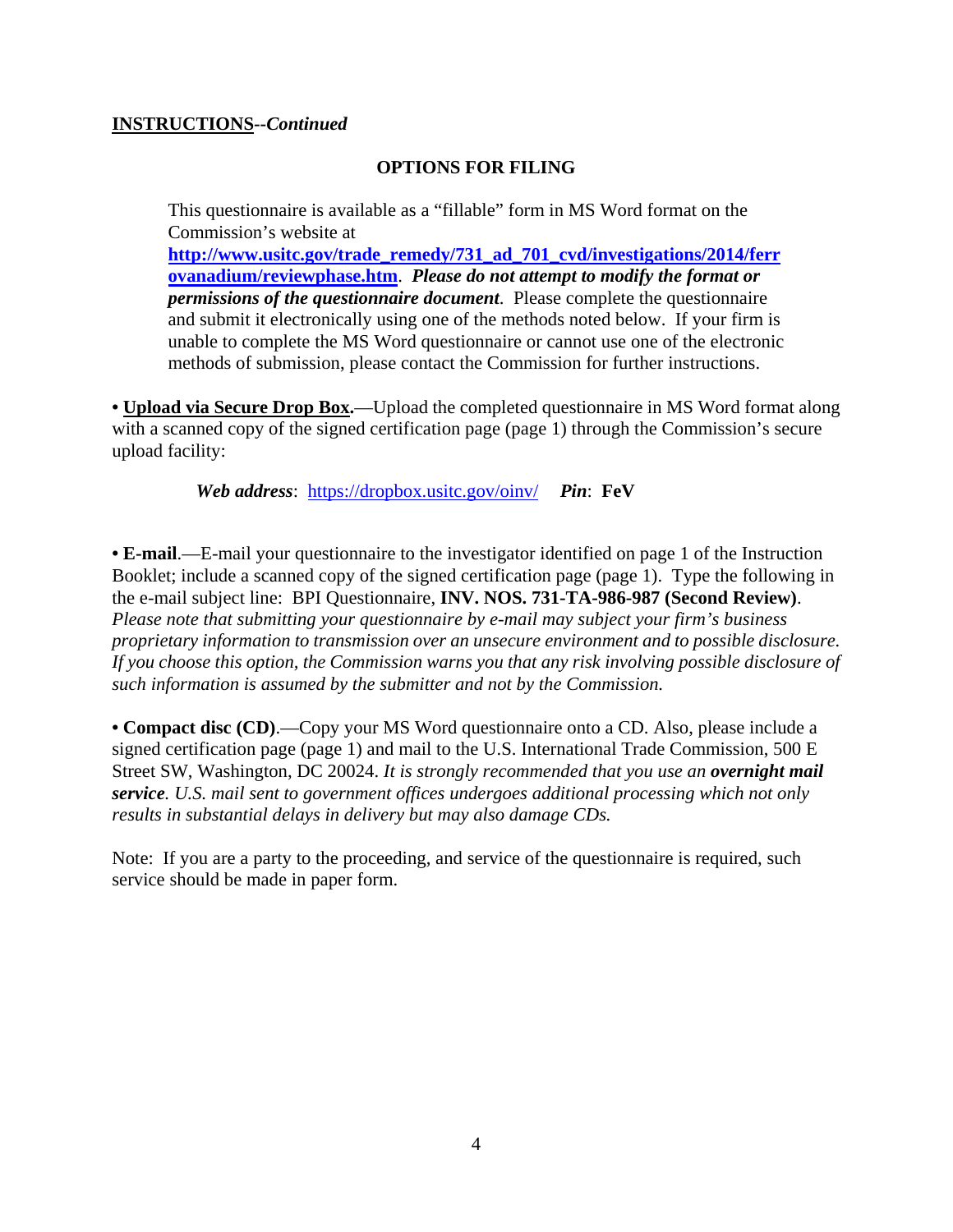### **DEFINITIONS**

 $\overline{a}$ 

*Ferrovanadium*.-- all ferrovanadium regardless of grade, chemistry, form, shape, or size. Ferrovanadium is an alloy of iron and vanadium that is used chiefly as an additive in the manufacture of steel. The merchandise is commercially and scientifically identified as vanadium. It specifically excludes vanadium additives other than ferrovanadium, such as nitride vanadium, vanadium- aluminum master alloys, vanadium chemicals, vanadium oxides, vanadium waste and scrap, and vanadium-bearing raw materials such as slag, boiler residues and fly ash.

Ferrovanadium is classified under the following Harmonized Tariff Schedule of the United States (''HTSUS'') statistical reporting number 7202.92.00. HTSUS statistical reporting numbers 2850.00.2000, 8112.40.3000,<sup>1</sup> and 8112.40.6000<sup>1</sup> are specifically excluded. Although the HTSUS item number is provided for convenience and Customs purposes, the written description of the scope of these orders remains dispositive.

*Firm*.--An individual proprietorship, partnership, joint venture, association, corporation (including any subsidiary corporation), business trust, cooperative, trustee in bankruptcy, or receiver under decree of any court.

*Related firm*.--A firm that your firm solely or jointly owned, managed, or otherwise controlled; a firm that solely or jointly owned, managed, or otherwise controlled your firm; and/or a firm that was solely or jointly owned, managed, or otherwise controlled by a firm that also solely or jointly owned, managed, or otherwise controlled your firm.

*Establishment*.--Each facility of a firm in subject country involved in the production of ferrovanadium (as defined above), including auxiliary facilities operated in conjunction with (whether or not physically separate from) such facilities.

*United States*.--For purposes of this review, the 50 States, Puerto Rico, the U.S. Virgin Islands, and the District of Columbia.

*Importer*.--Any person or firm engaged, either directly or through a parent company or subsidiary, in importing ferrovanadium (as defined above) into the United States from a foreign manufacturer or through its selling agent.

*Average production capacity*.--The level of production that your establishment(s) could reasonably have expected to attain during the specified periods. Assume normal operating conditions (i.e., using equipment and machinery in place and ready to operate; normal operating levels (hours per week/weeks per year) and time for downtime, maintenance, repair, and cleanup; and a typical or representative product mix).

<sup>&</sup>lt;sup>1</sup> HTSUS statistical reporting numbers 8112.40.3000 and 8112.40.6000 were deleted from the HTSUS effective February 3, 2007. The new, corresponding HTSUS statistical reporting numbers are: 8112.92.0600; 8112.92.7000; and 8112.99.2000.